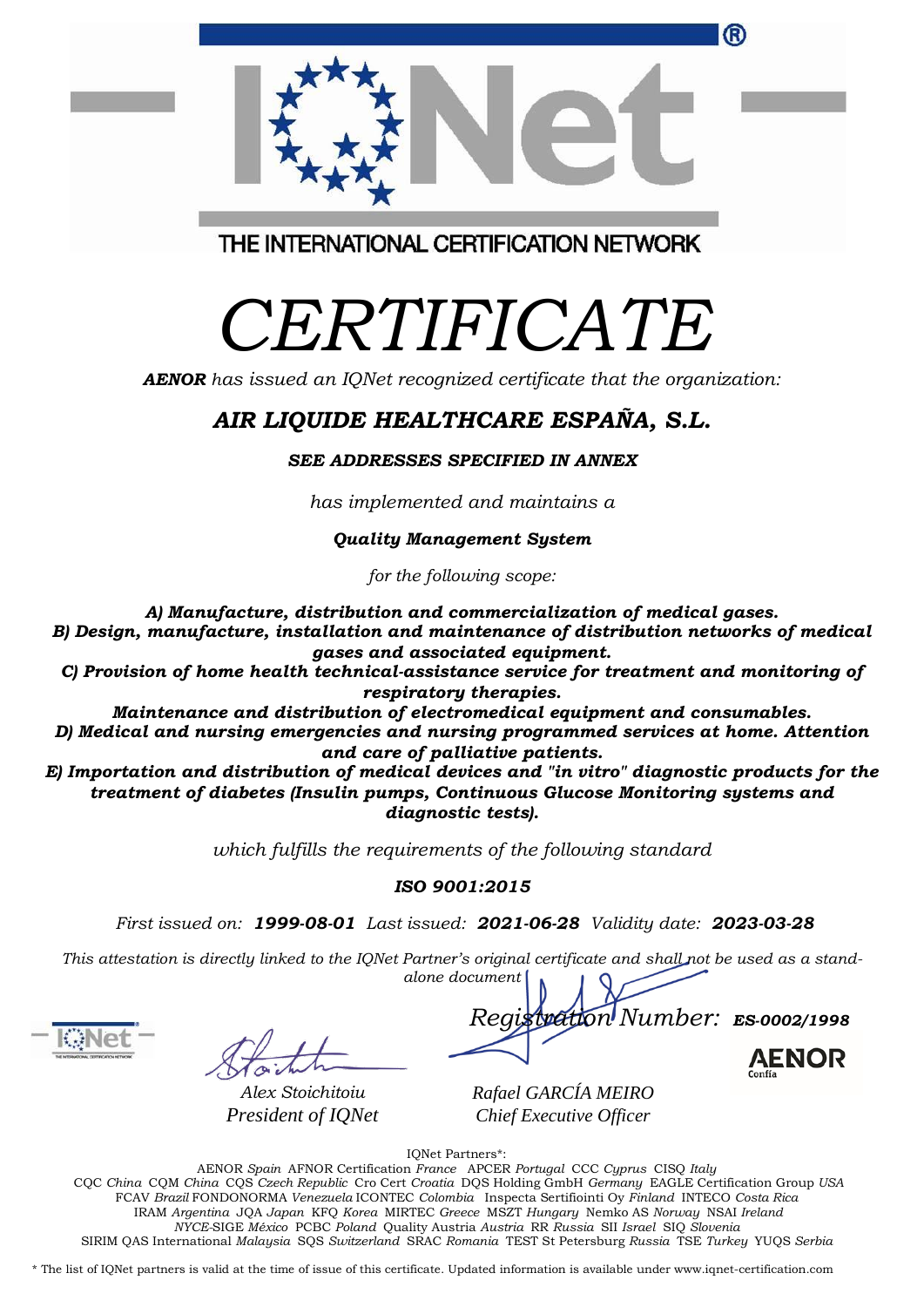| ®<br>THE INTERNATIONAL CERTIFICATION NETWORK                                                                                 |                                                                                                                               |  |
|------------------------------------------------------------------------------------------------------------------------------|-------------------------------------------------------------------------------------------------------------------------------|--|
| Annex to IQNet Certificate Number ES-0002/1998<br>AIR LIQUIDE HEALTHCARE ESPAÑA, S.L.                                        |                                                                                                                               |  |
| AIR LIQUIDE HEALTHCARE ESPAÑA, S.L.<br>A), B), C), D), E) CL ORENSE 34 3º.<br>28020 - MADRID                                 | A), B), C) PARQUE TECNOLÓGICO ANDALUCÍA, CL. SEVERO OCHOA, 17<br><b>PARCELAS 8-1; 8-2.</b><br>29590 - CAMPANILLAS<br>(MALAGA) |  |
| A), B), C) P.I. A. UCEIRA PARCELA B12 Y 13.<br>32500 - O CARBALLINO<br>(OURENSE)                                             | A), B), C) P.I. EL GORO CALLE DE LOS PEREGRINOS, 35.<br>35219 - TELDE<br>(LAS PALMAS)                                         |  |
| A), B), C) P.I. VALLE DE GÜIMAR, MANZANA III, PARCELA A), B), C)<br>16-17.<br>38350 - CANDELARIA<br>(SANTA CRUZ DE TENERIFE) | P.I. EL PRADO - CALLE ZARAGOZA, S/N<br>06800 - MÉRIDA<br>(BADAJOZ)                                                            |  |
| A), B), C)<br>AVINGUDA D'EDUARD MARISTANY, 107 117<br>08930 - SANT ADRIA DE BESOS<br>(BARCELONA)                             | A),B),C)<br><b>CALLE COTO DE DOÑANA, 23</b><br>28320 - PINTO<br>(MADRID)                                                      |  |
| C), E) P.I. EL CASCAJAL - AV. DE LOS ALCOTANES, 9.<br>28320 - PINTO<br>(MADRID)                                              | A), B), C) P.I. MONCADA III - CALLE MORODER, S/N.<br>46113 - MONCADA<br>(VALENCIA)                                            |  |
| A), B), C) CARRETERA SEVILLA A ALCALA, KM. 12 600.<br>41500 - ALCALÁ DE GUADAÍRA<br>(SEVILLA)                                | (A), B), C)<br>POL. IND. OESTE - CALLE URUGUAY, PARC 8/19 Y 8/24 (MODULOS D9 D10)<br>30169 - ALCANTARILLA<br>(MURCIA)         |  |
| (A), B), C)<br>P.I. UGALDEGUREN KALEA, 1 PARCELA 7<br>48160 - DERIO<br>(BIZKAIA)                                             |                                                                                                                               |  |
| First issued on: 1999-08-01 Last issued: 2021-06-28 Validity date: 2023-03-28                                                |                                                                                                                               |  |
| This annex is only valid in connection with the <b>obove-mentioned</b> certificate.                                          |                                                                                                                               |  |

*Alex Stoichitoiu President of IQNet* *Rafael GARCÍA MEIRO Chief Executive Officer*

IQNet Partners\*:

AENOR *Spain* AFNOR Certification *France* APCER *Portugal* CCC *Cyprus* CISQ *Italy* CQC *China* CQM *China* CQS *Czech Republic*  Cro Cert *Croatia* DQS Holding GmbH *Germany* FCAV *Brazil* FONDONORMA *Venezuela* ICONTEC *Colombia* Inspecta Sertifiointi Oy *Finland* INTECO *Costa Rica* IRAM *Argentina* JQA *Japan* KFQ *Korea* MIRTEC *Greece* MSZT *Hungary* Nemko AS *Norway*  NSAI *Ireland NYCE-*SIGE *México* PCBC *Poland* Quality Austria *Austria* RR *Russia* SII *Israel* SIQ *Slovenia*  SIRIM QAS International *Malaysia* SQS *Switzerland* SRAC *Romania* TEST St Petersburg *Russia* TSE *Turkey* YUQS *Serbia* IQNet is represented in the USA by: AFNOR Certification, CISQ, DQS Holding GmbH and NSAI Inc.

\* The list of IQNet partners is valid at the time of issue of this certificate. Updated information is available under www.iqnet-certification.com

**AENOR**